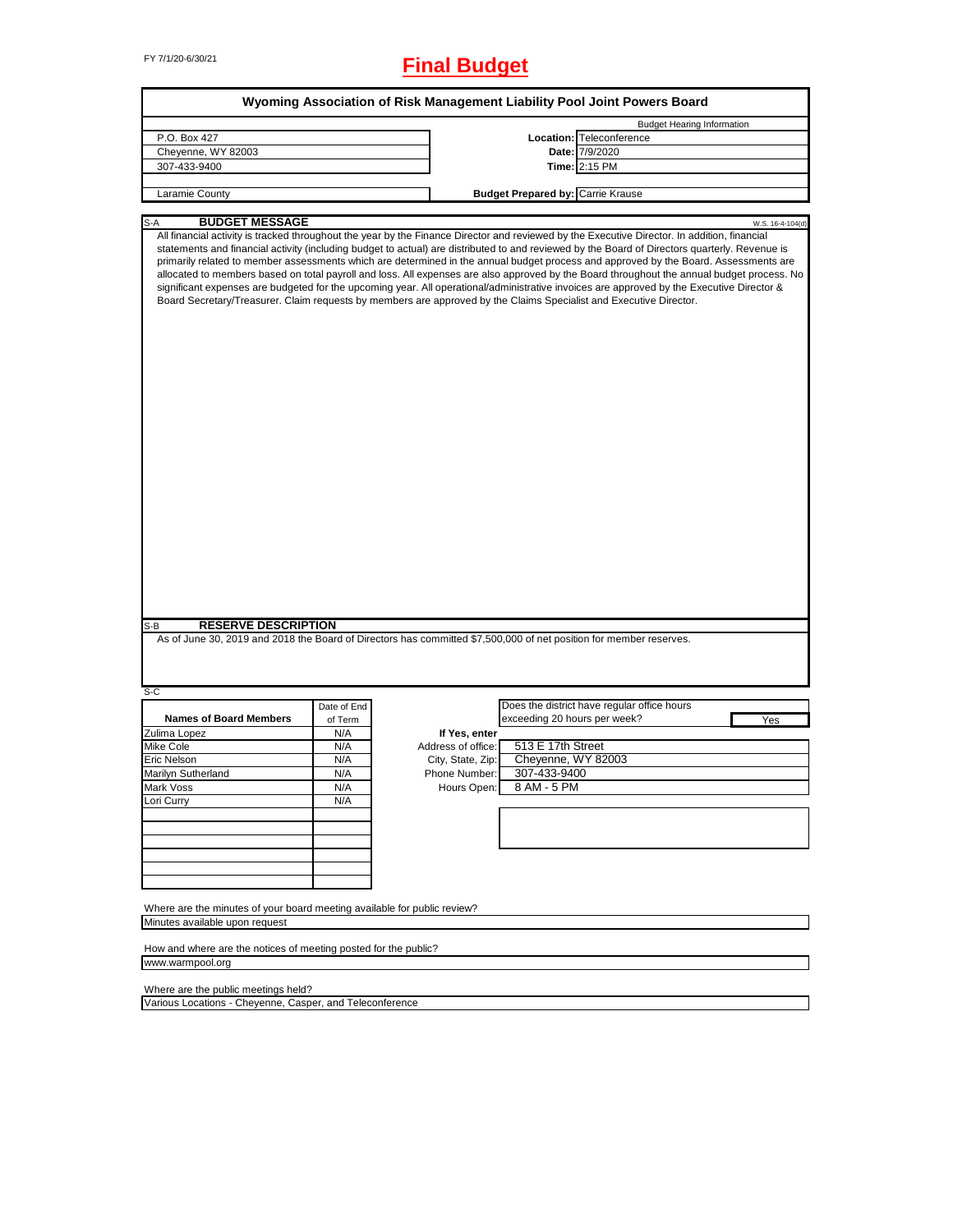## **FINAL BUDGET SUMMARY**

| <b>OVERVIEW</b> |                                                             | 2018-2019<br>Actual | 2019-2020<br>Estimated | 2020-2021<br>Proposed | Final Approval |
|-----------------|-------------------------------------------------------------|---------------------|------------------------|-----------------------|----------------|
|                 |                                                             |                     |                        |                       |                |
| $S-1$           | <b>Total Budgeted Expenditures</b>                          | \$1,934,025         | \$2,787,204            | \$2,957,172           | \$2,957,172    |
| $S-2$           | <b>Total Principal to Pay on Debt</b>                       | \$0                 | \$0 <sub>1</sub>       | \$0                   | \$0            |
| $S-3$           | <b>Total Change to Restricted Funds</b>                     | \$0                 | \$0                    | \$0                   | \$0            |
|                 |                                                             |                     |                        |                       |                |
| $S-4$           | <b>Total General Fund and Forecasted Revenues Available</b> | \$19,679,358        | \$19,680,082           | \$19,600,050          | \$19,600,050   |
|                 |                                                             |                     |                        |                       |                |
| $S-5$           | Amount requested from County Commissioners                  | \$0                 | \$0 <sub>1</sub>       | \$0                   | \$0            |
|                 |                                                             |                     |                        |                       |                |
| $S-6$           | <b>Additional Funding Needed:</b>                           |                     |                        |                       | \$0<br>\$0     |

|              | <b>REVENUE SUMMARY</b>                       |                                                                          | 2019-2020              | 2020-2021    | <b>Final Approval</b> |
|--------------|----------------------------------------------|--------------------------------------------------------------------------|------------------------|--------------|-----------------------|
|              |                                              | Actual                                                                   | Estimated              | Proposed     |                       |
|              |                                              |                                                                          |                        |              |                       |
| $S-7$        | <b>Operating Revenues</b>                    | \$2,085,625                                                              | \$2,145,020            | \$2,351,176  | \$2,351,176           |
| $S-8$        | Tax levy (From the County Treasurer)         | \$0                                                                      | \$0                    | \$0          | \$0                   |
| $S-9$        | <b>Government Support</b>                    | \$0                                                                      | \$0                    | \$0          | \$0                   |
| $S-10$       | Grants                                       | \$0                                                                      | \$0                    | \$0          | \$0                   |
| $S-11$       | Other County Support (Not from Co. Treas.)   | \$0                                                                      | \$0                    | \$0          | \$0                   |
| $S-12$       | <b>Miscellaneous</b>                         | \$450,855                                                                | \$392,184              | \$355,996    | \$355,996             |
| $S-13$       | <b>Other Forecasted Revenue</b>              | \$0                                                                      | \$0                    | \$0          | \$0                   |
| $S-14$       | <b>Total Revenue</b>                         | \$2,536,480                                                              | \$2,537,204            | \$2,707,172  | \$2,707,172           |
|              | FY 7/1/20-6/30/21                            | Wyoming Association of Risk Management Liability Pool Joint Powers Board |                        |              |                       |
|              | <b>EXPENDITURE SUMMARY</b>                   | 2018-2019                                                                | 2019-2020              | 2020-2021    | <b>Final Approval</b> |
|              |                                              | Actual                                                                   | Estimated              | Proposed     |                       |
|              |                                              |                                                                          |                        |              |                       |
| $S-15$       | <b>Capital Outlay</b>                        | \$0                                                                      | \$10,000               | \$10,000     | \$10,000              |
| $S-16$       | <b>Interest and Fees On Debt</b>             | \$0                                                                      | \$0                    | \$0          | \$0                   |
| $S-17$       | <b>Administration</b>                        | \$73,240                                                                 | \$139,625              | \$139,950    | \$139,950             |
| $S-18$       | <b>Operations</b>                            | \$1,691,380                                                              | \$2,407,079            | \$2,576,722  | \$2,576,722           |
| $S-19$       | <b>Indirect Costs</b>                        | \$169,405                                                                | \$230,500              | \$230,500    | \$230,500             |
| <b>S-20R</b> | <b>Expenditures paid by Reserves</b>         | \$0                                                                      | \$0                    | \$0          | \$0                   |
| $S-20$       | <b>Total Expenditures</b>                    | \$1,934,025                                                              | \$2,787,204            | \$2,957,172  | \$2,957,172           |
|              |                                              | 2018-2019                                                                | 2019-2020              | 2020-2021    |                       |
|              | <b>DEBT SUMMARY</b>                          | Actual                                                                   | Estimated              | Proposed     | <b>Final Approval</b> |
|              |                                              |                                                                          |                        |              |                       |
| $S-21$       | <b>Principal Paid on Debt</b>                | \$0                                                                      | \$0                    | \$0          | \$0                   |
|              |                                              |                                                                          |                        |              |                       |
|              | <b>CASH AND INVESTMENTS</b>                  | 2018-2019<br>Actual                                                      | 2019-2020<br>Estimated | 2020-2021    | <b>Final Approval</b> |
|              |                                              |                                                                          |                        | Proposed     |                       |
| $S-22$       | <b>TOTAL GENERAL FUNDS</b>                   | \$17,142,878                                                             | \$17,142,878           | \$16,892,878 | \$16,892,878          |
|              |                                              |                                                                          |                        |              |                       |
|              | <b>Summary of Reserve Funds</b>              |                                                                          |                        |              |                       |
| $S-23$       | <b>Beginning Balance in Reserve Accounts</b> |                                                                          |                        |              |                       |
| $S-24$       | a. Sinking and Debt Service Funds            | \$0                                                                      | \$0                    | \$0          | \$0                   |
| $S-25$       | b. Reserves                                  | \$0                                                                      | \$0                    | \$0          | \$0                   |
| $S-26$       | c. Bond Funds                                | \$7,500,000                                                              | \$7,500,000            | \$7,500,000  | \$7,500,000           |
|              | Total Reserves (a+b+c)                       | \$7,500,000                                                              | \$7,500,000            | \$7,500,000  | \$7,500,000           |
| $S-27$       | Amount to be added                           |                                                                          |                        |              |                       |
| $S-28$       | a. Sinking and Debt Service Funds            | \$0                                                                      | \$0                    | \$0          | \$0                   |
| $S-29$       | b. Reserves                                  | \$0                                                                      | \$0                    | \$0          | \$0                   |
| $S-30$       | c. Bond Funds                                | \$0                                                                      | \$0                    | \$0          | \$0                   |
|              | Total to be added (a+b+c)                    | \$0                                                                      | \$0                    | \$0          | \$0                   |
| $S-31$       | Subtotal                                     | \$7,500,000                                                              | \$7,500,000            | \$7.500.000  | \$7,500,000           |
| $S-32$       | Less Total to be spent                       | \$0                                                                      | \$0                    | \$0          | \$0                   |

S-33 **TOTAL RESERVES AT END OF FISCAL YEAR** \$7,500,000 \$7,500,000 \$7,500,000 \$7,500,000 \$7,500,000 \$7,500,000 \$7,500,000 \$7,500,000 \$7,500,000 \$7,500,000 \$7,500,000 \$7,500,000 \$7,500,000 \$7,500,000 \$7,500,000 \$7,500,000 \$7

Date adopted by Special District

*End of Summary*

*Budget Officer / District Official (if not same as "Submitted by")*

Cheyenne, WY 82003 **DISTRICT ADDRESS:** P.O. Box 427 **PREPARED BY:** Carrie Krause

**DISTRICT PHONE:** 307-433-9400

1/23/19 *Form approved by Wyoming Department of Audit, Public Funds Division Prepared in compliance with the Uniform Municipal Fiscal Procedures Act (W.S. 16-4-101 through 124) as it applies.*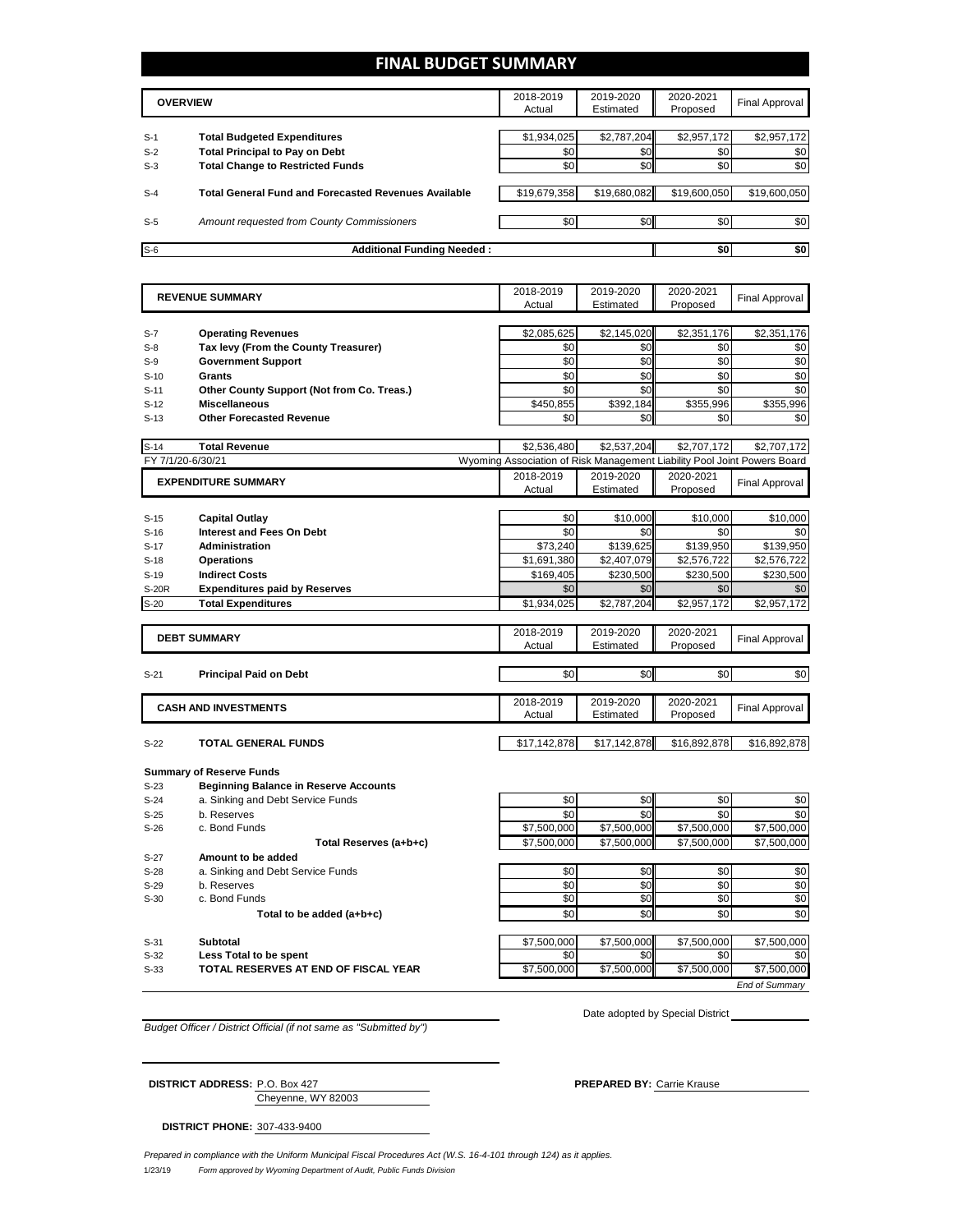# **Final Budget**

Wyoming Association of Risk Management Liability Po

**FYE** 6/30/2021

| <b>NAME OF DISTRICT/BOARD</b> |                                                               |                                |                          |                          |                          |                                 |
|-------------------------------|---------------------------------------------------------------|--------------------------------|--------------------------|--------------------------|--------------------------|---------------------------------|
|                               | <b>PROPERTY TAXES AND ASSESSMENTS</b>                         |                                |                          |                          |                          |                                 |
|                               |                                                               |                                | 2018-2019<br>Actual      | 2019-2020<br>Estimated   | 2020-2021<br>Proposed    | <b>Final Approval</b>           |
| $R-1$                         | <b>Property Taxes and Assessments Received</b>                |                                |                          |                          |                          |                                 |
| $R-1.1$                       | Tax Levy (From the County Treasurer)                          |                                |                          |                          |                          |                                 |
| $R-1.2$                       | <b>Other County Support</b>                                   |                                |                          |                          |                          |                                 |
|                               | <b>FORECASTED REVENUE</b>                                     |                                |                          |                          |                          |                                 |
|                               |                                                               |                                | 2018-2019<br>Actual      | 2019-2020<br>Estimated   | 2020-2021<br>Proposed    | <b>Final Approval</b>           |
| $R-2$                         | <b>Revenues from Other Governments</b>                        |                                |                          |                          |                          |                                 |
| $R - 2.1$                     | <b>State Aid</b>                                              |                                |                          |                          |                          |                                 |
| $R-2.2$                       | Additional County Aid (non-treasurer)                         |                                |                          |                          |                          |                                 |
| $R-2.3$                       | City (or Town) Aid                                            |                                |                          |                          |                          |                                 |
| $R-2.4$                       | Other (Specify)                                               |                                |                          |                          |                          |                                 |
| $R-2.5$                       | <b>Total Government Support</b>                               |                                | \$0                      | \$0                      | \$0                      | \$0                             |
| $R-3$                         | <b>Operating Revenues</b>                                     |                                |                          |                          |                          |                                 |
| $R - 3.1$                     | <b>Customer Charges</b>                                       |                                | \$2,085,625              | \$2,145,020              | \$2,351,176              | \$2,351,176                     |
| $R - 3.2$                     | Sales of Goods or Services                                    |                                |                          |                          |                          |                                 |
| $R - 3.3$                     | <b>Other Assessments</b>                                      |                                |                          |                          |                          |                                 |
| $R - 3.4$                     | <b>Total Operating Revenues</b>                               |                                | \$2,085,625              | \$2,145,020              | \$2,351,176              | \$2,351,176                     |
| $R-4$                         | Grants                                                        |                                |                          |                          |                          |                                 |
| $R - 4.1$                     | <b>Direct Federal Grants</b>                                  |                                |                          |                          |                          |                                 |
| $R - 4.2$                     | Federal Grants thru State Agencies                            |                                |                          |                          |                          |                                 |
| $R - 4.3$                     | <b>Grants from State Agencies</b>                             |                                |                          |                          |                          |                                 |
| $R - 4.4$                     | <b>Total Grants</b>                                           |                                | \$0                      | \$0                      | \$0                      | \$0                             |
| $R-5$                         | <b>Miscellaneous Revenue</b>                                  |                                |                          |                          |                          |                                 |
| $R - 5.1$                     | Interest                                                      |                                | \$317,105                | \$238,434                | \$202,246                | \$202,246                       |
| $R-5.2$                       | Other: Specify                                                | <b>Reimbursement from Prop</b> | \$133,750                | \$153,750                | \$153,750                | \$153,750                       |
| $R-5.3$                       | Other: Additional                                             |                                |                          |                          |                          |                                 |
| $R - 5.4$<br>$R - 5.5$        | <b>Total Miscellaneous</b><br><b>Total Forecasted Revenue</b> |                                | \$450,855<br>\$2,536,480 | \$392,184<br>\$2,537,204 | \$355,996<br>\$2,707,172 | \$355,996<br>$\sqrt{2,707,172}$ |
|                               |                                                               |                                |                          |                          |                          |                                 |
| $R-6$                         | <b>Other Forecasted Revenue</b>                               |                                |                          |                          |                          |                                 |
| $R-6.1$                       | a. Other past due-as estimated by Co. Treas.                  |                                |                          |                          |                          |                                 |
| $R-6.2$                       | b. Other forecasted revenue (specify):                        |                                |                          |                          |                          |                                 |
| $R-6.3$                       |                                                               |                                |                          |                          |                          |                                 |
| $R-6.4$<br>$R-6.5$            |                                                               |                                |                          |                          |                          |                                 |
|                               |                                                               |                                | \$0                      | \$0                      | \$0                      | \$0                             |
| $R-6.6$                       | Total Other Forecasted Revenue (a+b)                          |                                |                          |                          |                          |                                 |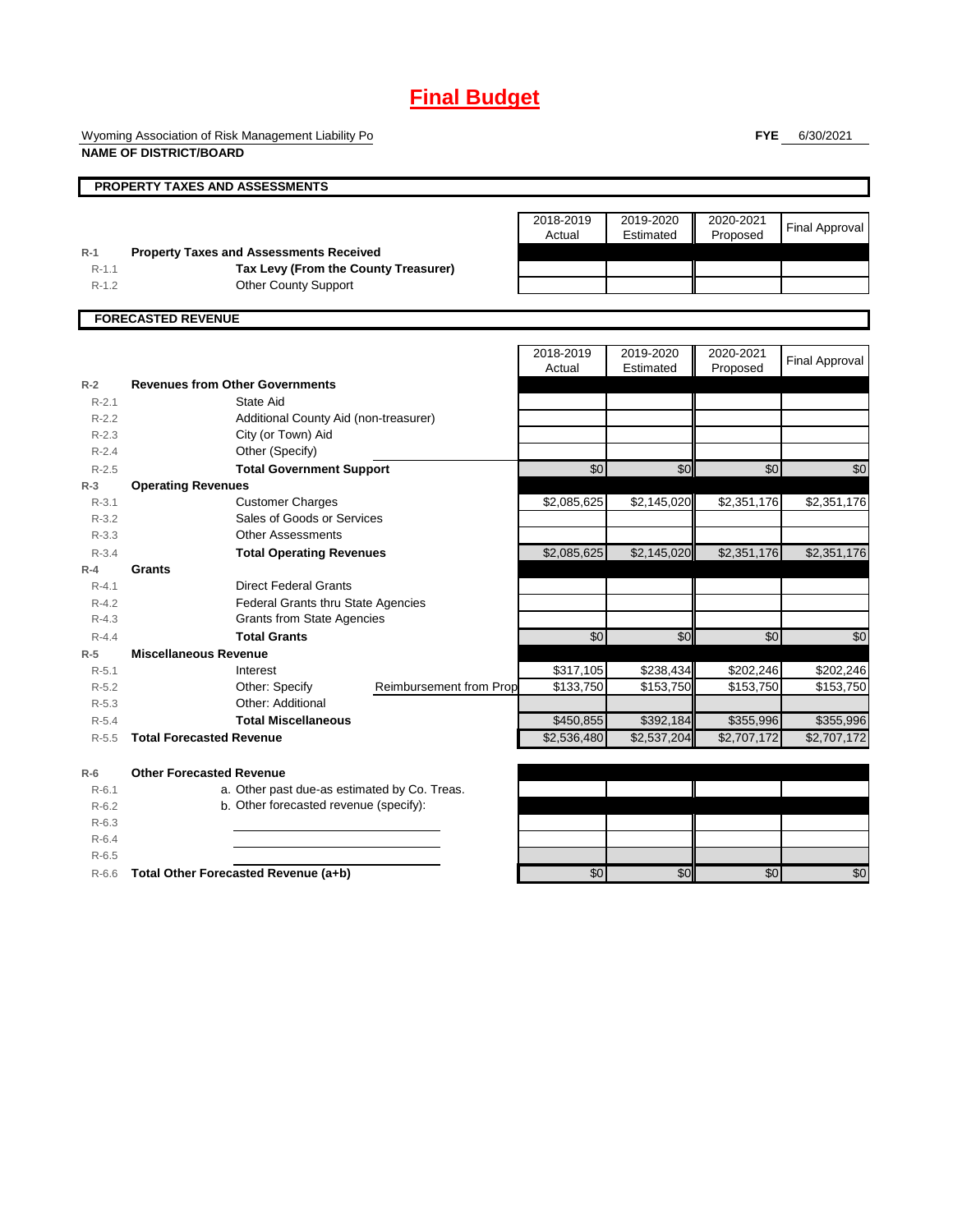# **CAPITAL OUTLAY BUDGET**

| E-1       | <b>Capital Outlay</b> |                         |
|-----------|-----------------------|-------------------------|
| $E - 1.1$ |                       | Real Property           |
| $F-12$    |                       | Vehicles                |
| $F-1.3$   |                       | <b>Office Equipment</b> |
| $F-14$    |                       | Other (Specify)         |
| $F-1.5$   |                       |                         |
| $F-16$    |                       |                         |
| $F-17$    |                       |                         |
| F-18      | TOTAL CAPITAL OUTLAY  |                         |

|           |                             |                      | 2018-2019 | 2019-2020 | 2020-2021 |                |
|-----------|-----------------------------|----------------------|-----------|-----------|-----------|----------------|
|           |                             |                      | Actual    | Estimated | Proposed  | Final Approval |
|           | <b>Capital Outlay</b>       |                      |           |           |           |                |
| $E-1.1$   |                             | <b>Real Property</b> |           |           |           |                |
| $E-1.2$   |                             | Vehicles             |           |           |           |                |
| $E-1.3$   |                             | Office Equipment     |           | \$10,000  | \$10,000  | \$10,000       |
| $E - 1.4$ |                             | Other (Specify)      |           |           |           |                |
| $E-1.5$   |                             |                      |           |           |           |                |
| $E-1.6$   |                             |                      |           |           |           |                |
| $E - 1.7$ |                             |                      |           |           |           |                |
| $E-1.8$   | <b>TOTAL CAPITAL OUTLAY</b> |                      | \$0       | \$10,000  | \$10,000  | \$10,000       |

#### **ADMINISTRATION BUDGET**

| $E-2$     | <b>Personnel Services</b>            |                              |
|-----------|--------------------------------------|------------------------------|
| $E - 2.1$ |                                      | Administrator                |
| $E - 2.2$ |                                      | Secretary                    |
| $E - 2.3$ |                                      | Clerical                     |
| $E - 2.4$ |                                      | Other (Specify)              |
| $E - 2.5$ |                                      |                              |
| $E - 2.6$ |                                      |                              |
| $E - 2.7$ |                                      |                              |
| $E-3$     | <b>Board Expenses</b>                |                              |
| $E - 3.1$ |                                      | Travel                       |
| $E - 3.2$ |                                      | Mileage                      |
| $E - 3.3$ |                                      | Other (Specify)              |
| $E - 3.4$ |                                      | Training                     |
| $E - 3.5$ |                                      | Retreat                      |
| $E - 3.6$ |                                      |                              |
| $E - 4$   | <b>Contractual Services</b>          |                              |
| $E - 4.1$ |                                      | Legal                        |
| $E-4.2$   |                                      | Accounting/Auditing          |
| $E - 4.3$ |                                      | Other (Specify)              |
| $E - 4.4$ |                                      |                              |
| $E - 4.5$ |                                      |                              |
| $E - 4.6$ |                                      |                              |
| $E-5$     | <b>Other Administrative Expenses</b> |                              |
| $E - 5.1$ |                                      | <b>Office Supplies</b>       |
| $E - 5.2$ |                                      | Office equipment, rent & rep |
| $E - 5.3$ |                                      | Education                    |
| $E - 5.4$ |                                      | Registrations                |
| $E - 5.5$ |                                      | Other (Specify)              |
| $E - 5.6$ |                                      | Postage                      |
| $E - 5.7$ |                                      | Telephone/Internet/Webs      |
| $E - 5.8$ |                                      | see additional details       |
| $E-6$     | TOTAL ADMINISTRATION                 |                              |

|           |                                      | 2018-2019 | 2019-2020 | 2020-2021 |                       |
|-----------|--------------------------------------|-----------|-----------|-----------|-----------------------|
|           |                                      | Actual    | Estimated | Proposed  | <b>Final Approval</b> |
| $E-2$     | <b>Personnel Services</b>            |           |           |           |                       |
| $E - 2.1$ | Administrator                        |           |           |           |                       |
| $E - 2.2$ | Secretary                            |           |           |           |                       |
| $E - 2.3$ | Clerical                             |           |           |           |                       |
| $E - 2.4$ | Other (Specify)                      |           |           |           |                       |
| $E - 2.5$ |                                      |           |           |           |                       |
| $E-2.6$   |                                      |           |           |           |                       |
| $E - 2.7$ |                                      |           |           |           |                       |
| $E-3$     | <b>Board Expenses</b>                |           |           |           |                       |
| $E - 3.1$ | Travel                               | \$5,227   | \$8,000   | \$8,000   | \$8,000               |
| $E - 3.2$ | Mileage                              |           |           |           |                       |
| $E - 3.3$ | Other (Specify)                      |           |           |           |                       |
| $E - 3.4$ | Training                             | \$16,555  | \$19,000  | \$19,000  | \$19,000              |
| $E - 3.5$ | Retreat                              | \$2,847   | \$5,000   | \$5,000   | \$5,000               |
| $E - 3.6$ |                                      |           |           |           |                       |
| $E-4$     | <b>Contractual Services</b>          |           |           |           |                       |
| $E - 4.1$ | Legal                                | \$8,714   | \$25,000  | \$25,000  | \$25,000              |
| $E - 4.2$ | Accounting/Auditing                  | \$9,175   | \$9,175   | \$9,500   | \$9,500               |
| $E - 4.3$ | Other (Specify)                      |           |           |           |                       |
| $E - 4.4$ |                                      |           |           |           |                       |
| $E - 4.5$ |                                      |           |           |           |                       |
| $E-4.6$   |                                      |           |           |           |                       |
| $E-5$     | <b>Other Administrative Expenses</b> |           |           |           |                       |
| $E - 5.1$ | <b>Office Supplies</b>               | \$2,025   | \$5,000   | \$5,000   | \$5,000               |
| $E - 5.2$ | Office equipment, rent & repair      | \$5,367   | \$21,000  | \$21,000  | \$21,000              |
| $E - 5.3$ | Education                            |           |           |           |                       |
| $E - 5.4$ | Registrations                        |           |           |           |                       |
| $E - 5.5$ | Other (Specify)                      |           |           |           |                       |
| $E - 5.6$ | Postage                              | \$576     | \$1,000   | \$1,000   | \$1,000               |
| $E - 5.7$ | Telephone/Internet/Webs              | \$2,951   | \$6.000   | \$6,000   | \$6,000               |
| $E - 5.8$ | see additional details               | \$19,803  | \$40,450  | \$40,450  | \$40,450              |
| $E-6$     | <b>TOTAL ADMINISTRATION</b>          | \$73,240  | \$139,625 | \$139,950 | \$139,950             |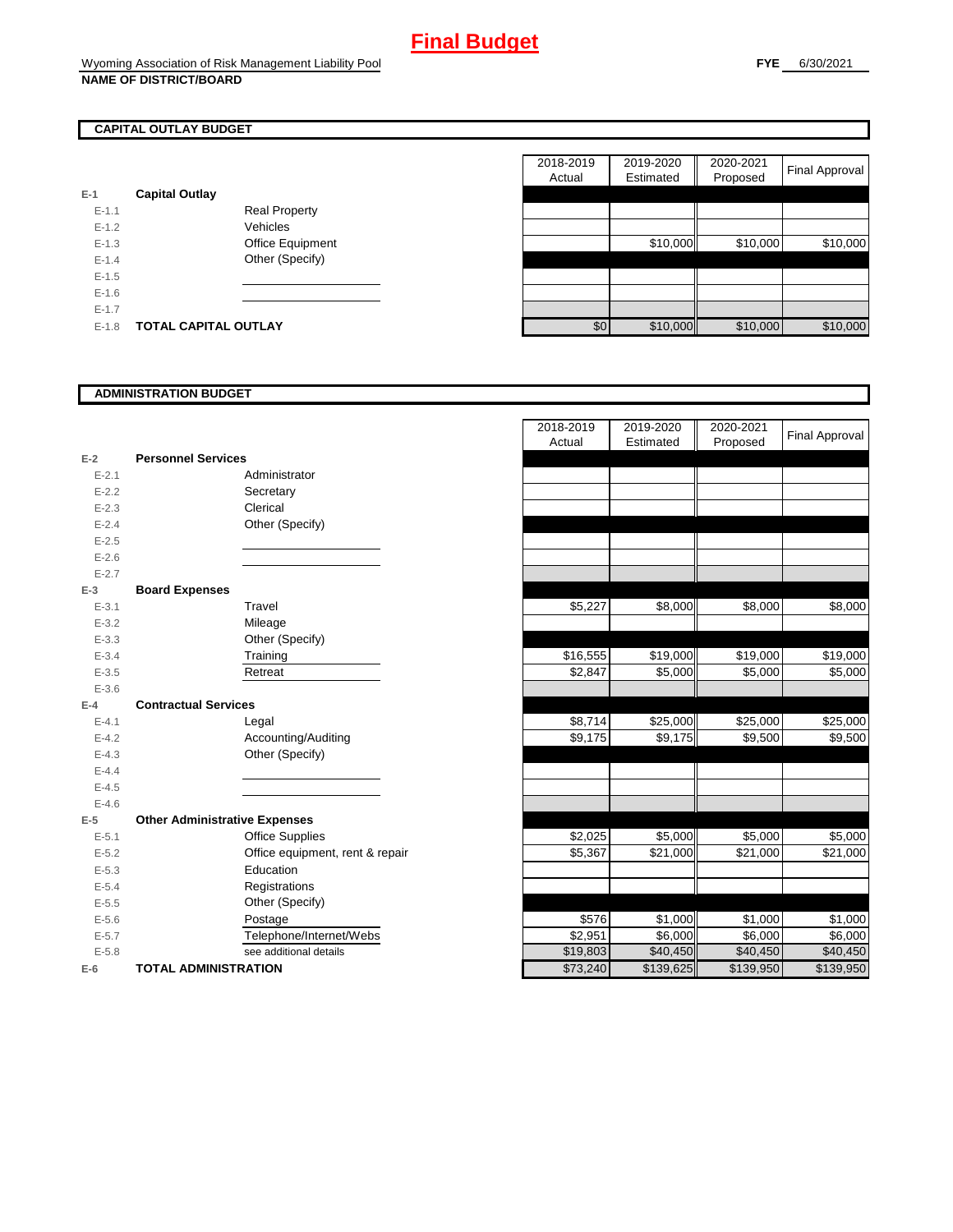# **OPERATIONS BUDGET**

|                      |                                        | 1.0.001               | ----------           |
|----------------------|----------------------------------------|-----------------------|----------------------|
| $E-7$                | <b>Personnel Services</b>              |                       |                      |
| $E - 7.1$            | Wages--Operations                      | \$316,362             | \$416,000            |
| $E - 7.2$            | <b>Service Contracts</b>               |                       |                      |
| $E - 7.3$            | Other (Specify)                        |                       |                      |
| $E - 7.4$            |                                        |                       |                      |
| $E - 7.5$            |                                        |                       |                      |
| $E - 7.6$            |                                        |                       |                      |
| $E-8$                | <b>Travel</b>                          |                       |                      |
| $E - 8.1$            | Mileage                                | \$5,304               | \$5,000              |
| $E - 8.2$            | Other (Specify)                        |                       |                      |
| $E - 8.3$            |                                        |                       |                      |
| $E - 8.4$            |                                        |                       |                      |
| $E - 8.5$            |                                        |                       |                      |
| $E-9$                | <b>Operating supplies (List)</b>       |                       |                      |
| $E-9.1$              | <b>SinglePoint Services</b>            | \$340                 | \$750                |
| $E-9.2$              | Computer/Software                      | \$5,177               | \$13,000             |
| $E - 9.3$            | Origami Risk                           | \$34,000              | \$34,000             |
| $E - 9.4$            |                                        |                       |                      |
| $E - 9.5$            |                                        |                       |                      |
| $E-10$               | <b>Program Services (List)</b>         |                       |                      |
| $E-10.1$             | <b>Training Expenses</b>               | \$42,946              | \$50,000             |
| $E-10.2$             | Claims Expense                         | \$737,567             | \$1,294,000          |
| $E-10.3$             | Loss Control                           | \$60,000              | \$60,000             |
| $E-10.4$             | <b>Member Outside Training</b>         | \$14,326              | \$25,000             |
| $E-10.5$             | see additional details                 | \$96,821              | \$90,000             |
| $E-11$               | <b>Contractual Arrangements (List)</b> |                       |                      |
| $E-11.1$             | Actuary                                | \$7,500               | \$10,000             |
| $E-11.2$             |                                        |                       |                      |
| $E-11.3$             |                                        |                       |                      |
| $E-11.4$             |                                        |                       |                      |
| $E-11.5$             |                                        |                       |                      |
| $E-12$               | <b>Other operations (Specify)</b>      |                       |                      |
| $E-12.1$             | <b>Risk and Risk Expenses</b>          | \$12,171              | \$20,000             |
| $E-12.2$             | <b>Claims Specialist Expens</b>        | \$23                  | \$5,000              |
| $E-12.3$             | Reinsurance<br><b>Staff Training</b>   | \$346,539<br>\$12,304 | \$354,329            |
| $E-12.4$<br>$E-12.5$ | see additional details                 |                       | \$20,000<br>\$10,000 |
|                      |                                        |                       |                      |
| $E-13$               | <b>TOTAL OPERATIONS</b>                | \$1,691,380           | \$2,407,079          |

|                      |                                        | 2018-2019   | 2019-2020   | 2020-2021   | <b>Final Approval</b>   |
|----------------------|----------------------------------------|-------------|-------------|-------------|-------------------------|
|                      |                                        | Actual      | Estimated   | Proposed    |                         |
| $\overline{7}$       | <b>Personnel Services</b>              |             |             |             |                         |
| $E - 7.1$            | <b>Wages--Operations</b>               | \$316,362   | \$416,000   | \$416,000   | \$416,000               |
| $E - 7.2$            | <b>Service Contracts</b>               |             |             |             |                         |
| $E - 7.3$            | Other (Specify)                        |             |             |             |                         |
| $E - 7.4$            |                                        |             |             |             |                         |
| $E - 7.5$            |                                        |             |             |             |                         |
| $E - 7.6$            |                                        |             |             |             |                         |
| 8                    | <b>Travel</b>                          |             |             |             |                         |
| $E - 8.1$            | Mileage                                | \$5,304     | \$5,000     | \$5,000     | \$5,000                 |
| $E - 8.2$            | Other (Specify)                        |             |             |             |                         |
| $E - 8.3$            |                                        |             |             |             |                         |
| $E - 8.4$            |                                        |             |             |             |                         |
| $E - 8.5$            |                                        |             |             |             |                         |
| 9                    | <b>Operating supplies (List)</b>       | \$340       | \$750       | \$750       | \$750                   |
| $E - 9.1$            | <b>SinglePoint Services</b>            |             |             |             |                         |
| $E - 9.2$            | Computer/Software                      | \$5,177     | \$13,000    | \$13,000    | \$13,000                |
| $E - 9.3$            | Origami Risk                           | \$34,000    | \$34,000    | \$45,000    | \$45,000                |
| $E - 9.4$            |                                        |             |             |             |                         |
| $E - 9.5$            | <b>Program Services (List)</b>         |             |             |             |                         |
| 10<br>$E-10.1$       | <b>Training Expenses</b>               | \$42,946    | \$50,000    | \$50,000    | \$50,000                |
|                      |                                        | \$737,567   | \$1,294,000 | \$1,354,000 |                         |
| $E-10.2$             | Claims Expense<br>Loss Control         | \$60,000    | \$60,000    | \$60,000    | \$1,354,000<br>\$60,000 |
| $E-10.3$<br>$E-10.4$ | <b>Member Outside Training</b>         | \$14,326    | \$25,000    | \$25,000    | \$25,000                |
| $E-10.5$             | see additional details                 | \$96,821    | \$90,000    | \$90,000    | \$90,000                |
| $-11$                | <b>Contractual Arrangements (List)</b> |             |             |             |                         |
| $E-11.1$             | Actuary                                | \$7,500     | \$10,000    | \$10,000    | \$10,000                |
| $E-11.2$             |                                        |             |             |             |                         |
| $E-11.3$             |                                        |             |             |             |                         |
| $E-11.4$             |                                        |             |             |             |                         |
| $E-11.5$             |                                        |             |             |             |                         |
| 12                   | <b>Other operations (Specify)</b>      |             |             |             |                         |
| $E-12.1$             | Risk and Risk Expenses                 | \$12,171    | \$20,000    | \$25,000    | \$25,000                |
| $E-12.2$             | <b>Claims Specialist Expens</b>        | \$23        | \$5,000     |             |                         |
| $E-12.3$             | Reinsurance                            | \$346,539   | \$354,329   | \$452,972   | \$452,972               |
| $E-12.4$             | <b>Staff Training</b>                  | \$12,304    | \$20,000    | \$20,000    | \$20,000                |
| $E-12.5$             | see additional details                 |             | \$10,000    | \$10,000    | \$10,000                |
| $-13$                | <b>TOTAL OPERATIONS</b>                | \$1,691,380 | \$2,407,079 | \$2,576,722 | \$2,576,722             |
|                      |                                        |             |             |             |                         |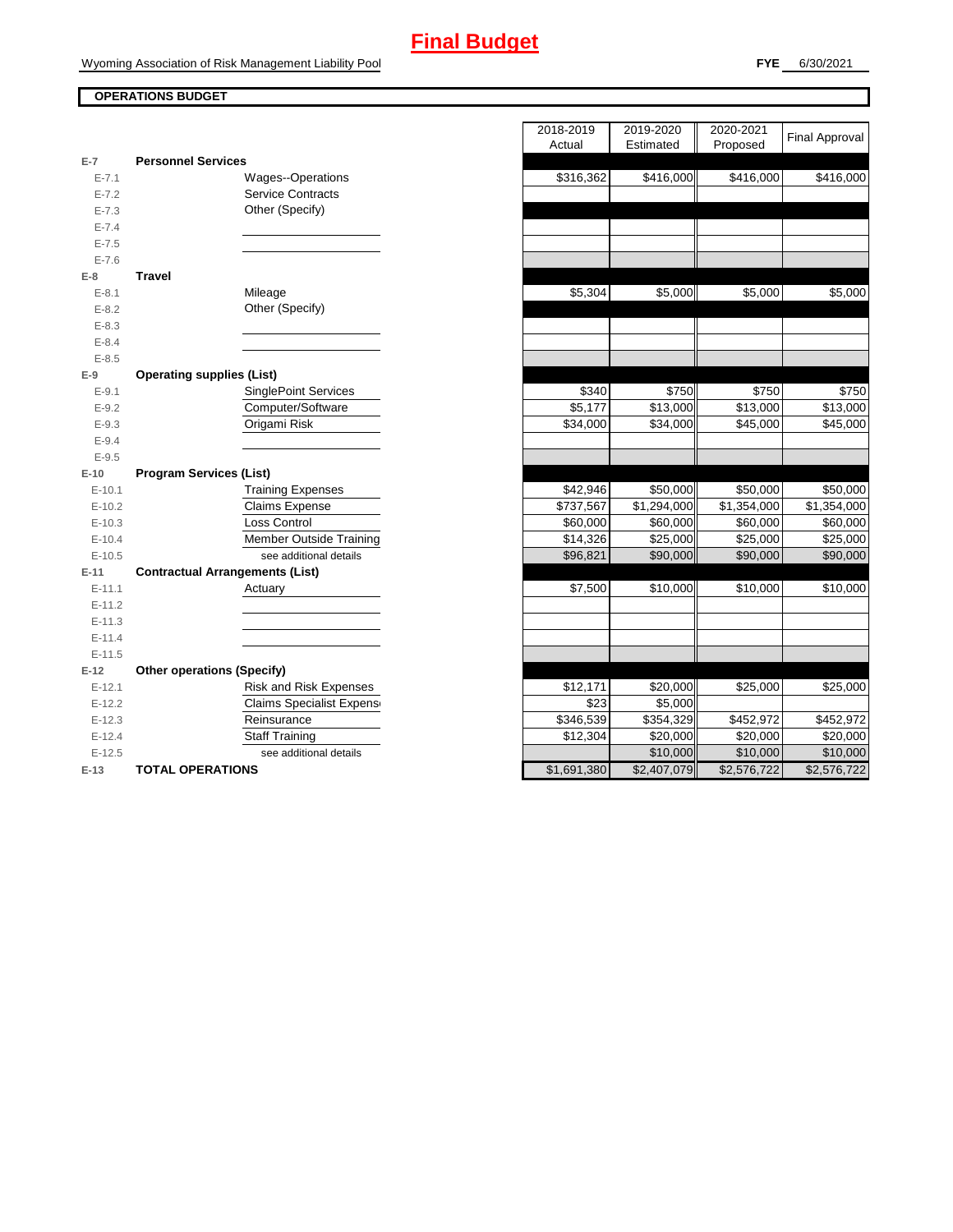### **INDIRECT COSTS BUDGET**

|          |                              | nuuai     | Lounalcu  | <b>Lipposed</b> |           |
|----------|------------------------------|-----------|-----------|-----------------|-----------|
| $E-14$   | Insurance                    |           |           |                 |           |
| $E-14.1$ | Liability                    |           |           |                 |           |
| $E-14.2$ | Buildings and vehicles       | \$6,019   | \$12,500  | \$12,500        | \$12,500  |
| $E-14.3$ | Equipment                    |           |           |                 |           |
| $E-14.4$ | Other (Specify)              |           |           |                 |           |
| $E-14.5$ | AD&D                         | \$10,906  | \$13,000  | \$13,000        | \$13,000  |
| $E-14.6$ |                              |           |           |                 |           |
| $E-14.7$ |                              |           |           |                 |           |
| $E-15$   | Indirect payroll costs:      |           |           |                 |           |
| $E-15.1$ | FICA (Social Security) taxes | \$24,202  | \$31,000  | \$31,000        | \$31,000  |
| $E-15.2$ | <b>Workers Compensation</b>  | \$312     | \$1,500   | \$1,500         | \$1,500   |
| $E-15.3$ | <b>Unemployment Taxes</b>    | \$500     | \$2,500   | \$2,500         | \$2,500   |
| $E-15.4$ | Retirement                   | \$51,979  | \$64,500  | \$64,500        | \$64,500  |
| $E-15.5$ | Health Insurance             | \$75,487  | \$105,500 | \$105,500       | \$105,500 |
| $E-15.6$ | Other (Specify)              |           |           |                 |           |
| $E-15.7$ |                              |           |           |                 |           |
| $E-15.8$ |                              |           |           |                 |           |
| $E-15.9$ |                              |           |           |                 |           |
| $E-17$   | <b>TOTAL INDIRECT COSTS</b>  | \$169,405 | \$230,500 | \$230,500       | \$230,500 |

| 2018-2019<br>Actual | 2019-2020<br>Estimated | 2020-2021<br>Proposed | <b>Final Approval</b> |
|---------------------|------------------------|-----------------------|-----------------------|
|                     |                        |                       |                       |
|                     |                        |                       |                       |
| \$6,019             | \$12,500               | \$12,500              | \$12,500              |
|                     |                        |                       |                       |
|                     |                        |                       |                       |
| \$10,906            | \$13,000               | \$13,000              | \$13,000              |
|                     |                        |                       |                       |
|                     |                        |                       |                       |
|                     |                        |                       |                       |
| \$24,202            | \$31,000               | \$31,000              | \$31,000              |
| \$312               | \$1,500                | \$1,500               | \$1,500               |
| \$500               | \$2,500                | \$2,500               | \$2,500               |
| \$51,979            | \$64,500               | \$64,500              | \$64,500              |
| \$75,487            | \$105,500              | \$105,500             | \$105,500             |
|                     |                        |                       |                       |
|                     |                        |                       |                       |
|                     |                        |                       |                       |
|                     |                        |                       |                       |
|                     |                        |                       |                       |
| \$169,405           | \$230,500              | \$230,500             | \$230,500             |

#### **DEBT SERVICE BUDGET**

|         |                           | 2018-2019 | 2019-2020 | 2020-2021 |                       |
|---------|---------------------------|-----------|-----------|-----------|-----------------------|
|         |                           | Actual    | Estimated | Proposed  | <b>Final Approval</b> |
| $D-1$   | <b>Debt Service</b>       |           |           |           |                       |
| $D-1.1$ | Principal                 |           |           |           |                       |
| $D-1.2$ | Interest                  |           |           |           |                       |
| $D-1.3$ | Fees                      |           |           |           |                       |
| $D-2$   | <b>TOTAL DEBT SERVICE</b> | \$0       | \$0       | \$0       | \$0                   |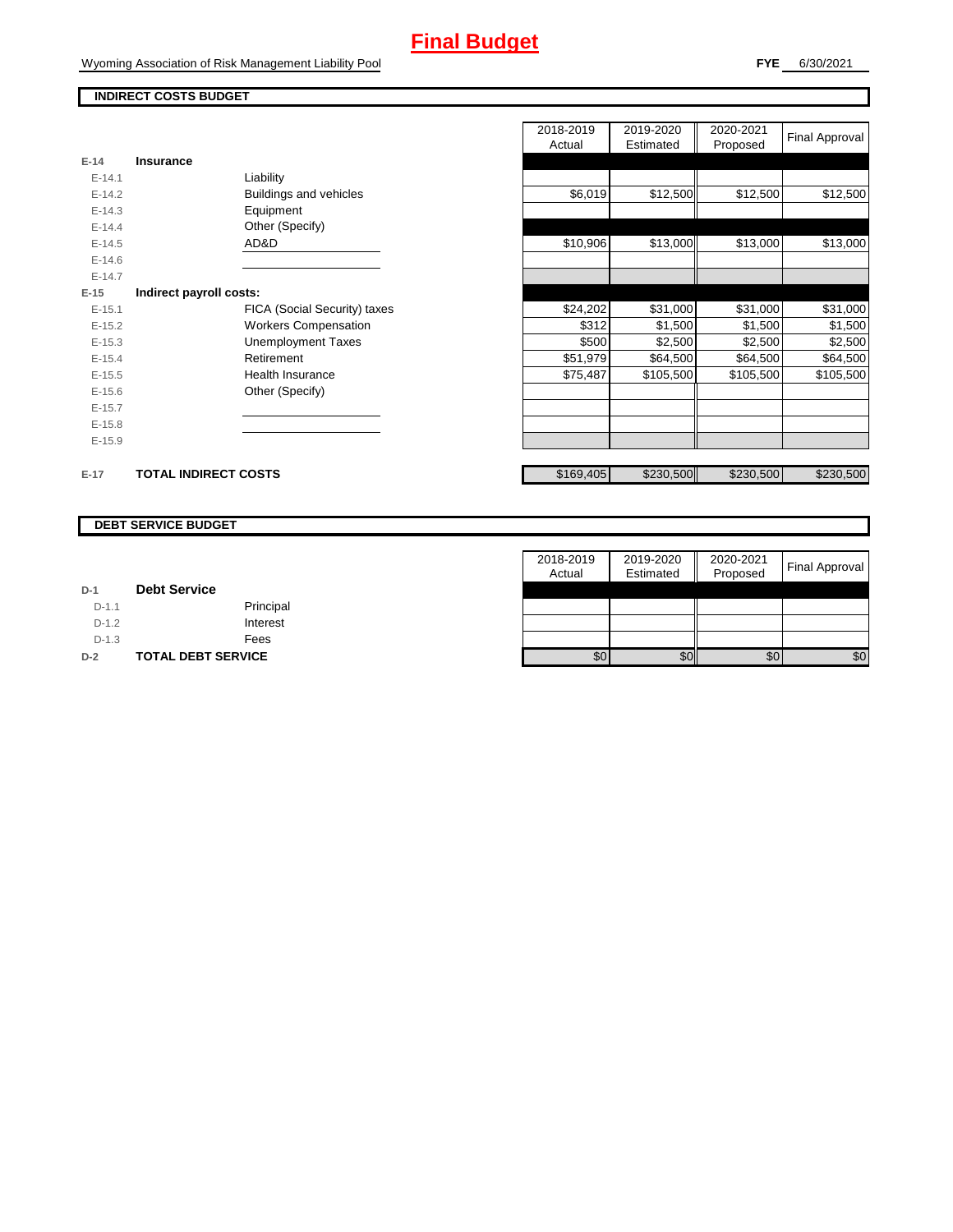h

#### **GENERAL FUNDS**

| $C-1$   | <b>Balances at Beginning of Fiscal Year</b>         | Actual       | Estimated    |
|---------|-----------------------------------------------------|--------------|--------------|
| $C-1.1$ | General Fund Checking Account Balance               | \$264,037    | \$264,037    |
| $C-1.2$ | Savings and Investments Account Balance             | \$16,878,841 | \$16,878,841 |
| $C-1.3$ | General Fund CD Balance                             |              | \$0          |
| $C-1.4$ | All Other Funds                                     |              | \$0          |
| $C-1.5$ | Reserves (From Below)                               | \$7,500,000  | \$7,500,000  |
| $C-1.6$ | <b>Total Estimated Cash and Investments on Hand</b> | \$24,642,878 | \$24,642,878 |
| $C-2$   | <b>General Fund Reductions:</b>                     |              |              |
| $C-2.1$ | a. Unpaid bills at FYE                              | \$3,808,603  | \$4,175,000  |
| $C-2.2$ | b. Reserves                                         | \$7,500,000  | \$7,500,000  |
| $C-2.3$ | Total Deductions (a+b)                              | \$11,308,603 | \$11,675,000 |

|         | 968888 1989                                         |              |              |                  |                |
|---------|-----------------------------------------------------|--------------|--------------|------------------|----------------|
|         |                                                     | End of Year  | Beginning    | <b>Beginning</b> |                |
|         |                                                     | 2018-2019    | 2019-2020    | 2020-2021        | Final Approval |
|         | <b>Balances at Beginning of Fiscal Year</b>         | Actual       | Estimated    | Proposed         |                |
| $C-1.1$ | General Fund Checking Account Balance               | \$264,037    | \$264,037    | \$300,000        | \$300,000      |
| $C-1.2$ | Savings and Investments Account Balance             | \$16,878,841 | \$16,878,841 | \$16,592,878     | \$16,592,878   |
| $C-1.3$ | General Fund CD Balance                             |              | \$0          |                  |                |
| $C-1.4$ | All Other Funds                                     |              | \$0          |                  |                |
| $C-1.5$ | Reserves (From Below)                               | \$7,500,000  | \$7,500,000  | \$7,500,000      | \$7,500,000    |
| $C-1.6$ | <b>Total Estimated Cash and Investments on Hand</b> | \$24,642,878 | \$24,642,878 | \$24,392,878     | \$24,392,878   |

| $C-2.1$ | a. Unpaid bills at FYE                          | \$3.808.603  | \$4.175.000  | \$4.175.000  | \$4,175,000  |
|---------|-------------------------------------------------|--------------|--------------|--------------|--------------|
| $C-2.2$ | b. Reserves                                     | \$7,500,000  | \$7,500,000  | \$7.500,000  | \$7,500,000  |
| $C-2.3$ | Total Deductions (a+b)                          | \$11,308,603 | \$11,675,000 | \$11,675,000 | \$11,675,000 |
| $C-2.4$ | <b>Estimated Non-Restricted Funds Available</b> | \$13.334.275 | \$12,967,878 | \$12,717,878 | \$12,717,878 |

#### **SINKING & DEBT SERVICE FUNDS**

| $C-3$    |                                                             | 2018-2019<br>Actual | 2019-2020<br>Estimated | 2020-2021<br>Proposed | Final Approval |
|----------|-------------------------------------------------------------|---------------------|------------------------|-----------------------|----------------|
| $C-3.1$  | Beginning Balance in Reserve Account (end of previous year) |                     | \$0                    | \$0                   |                |
| $C-3.2$  | Date of Reserve Approval in Minutes:                        |                     |                        |                       |                |
| $C-3.3$  | Amount to be added to the reserve                           |                     |                        |                       |                |
| $C-3.4$  | Date of Reserve Approval in Minutes:                        |                     |                        |                       |                |
| $C-3.5$  | SUB-TOTAL                                                   | \$0                 | \$0                    | \$0                   | \$0            |
| $C-3.6$  | Identify the amount and project to be spent                 |                     |                        |                       |                |
| $C-3.7$  | a.                                                          |                     |                        |                       |                |
| $C-3.8$  | b.                                                          |                     |                        |                       |                |
| $C-3.9$  | с.                                                          |                     |                        |                       |                |
| $C-3.10$ | Date of Reserve Approval in Minutes:                        |                     |                        |                       |                |
| $C-3.11$ | TOTAL CAPITAL OUTLAY (a+b+c)                                | \$0                 | \$0                    | \$0                   | \$0            |
| $C-3.12$ | Balance to be retained                                      | \$0                 | \$0                    | \$0                   | \$0            |
|          |                                                             |                     |                        |                       |                |

#### **RESERVES**

| $C-4$    |                                                             | 2018-2019<br>Actual | 2019-2020<br>Estimated | 2020-2021<br>Proposed | Final Approval |
|----------|-------------------------------------------------------------|---------------------|------------------------|-----------------------|----------------|
| $C-4.1$  | Beginning Balance in Reserve Account (end of previous year) |                     | \$0                    | \$0                   |                |
| $C-4.2$  | Date of Reserve Approval in Minutes:                        |                     |                        |                       |                |
| $C-4.3$  | Amount to be added to the reserve                           |                     |                        |                       |                |
| $C-4.4$  | Date of Reserve Approval in Minutes:                        |                     |                        |                       |                |
| $C-4.5$  | SUB-TOTAL                                                   | \$0                 | \$0                    | \$0                   | \$0            |
| $C-4.6$  | Identify the amount and project to be spent                 |                     |                        |                       |                |
| $C-4.7$  | a.                                                          |                     |                        |                       |                |
| $C-4.8$  | b.                                                          |                     |                        |                       |                |
| $C-4.9$  |                                                             |                     |                        |                       |                |
| $C-4.10$ | Date of Reserve Approval in Minutes:                        |                     |                        |                       |                |
| $C-4.11$ | TOTAL OTHER RESERVE OUTLAY (a+b+c)                          | \$0                 | \$0                    | \$0                   | \$0            |
| $C-4.12$ | Balance to be retained                                      | \$0                 | \$0                    | \$0                   | \$0            |

## **BOND FUNDS**

|         |                                                             | 2018-2019   | 2019-2020   | 2020-2021   | Final Approval |
|---------|-------------------------------------------------------------|-------------|-------------|-------------|----------------|
| $C-5$   |                                                             | Actual      | Estimated   | Proposed    |                |
| $C-5.1$ | Beginning Balance in Reserve Account (end of previous year) | \$7,500,000 | \$7,500,000 | \$7,500,000 | \$7,500,000    |
| $C-5.2$ | Date of Reserve Approval in Minutes:                        |             |             |             |                |
| $C-5.3$ | Amount to be added to the reserve                           |             |             |             |                |
| $C-5.4$ | Date of Reserve Approval in Minutes:                        |             |             |             |                |
| $C-5.5$ | SUB-TOTAL                                                   | \$7,500,000 | \$7,500,000 | \$7,500,000 | \$7,500,000    |
| $C-5.6$ | Identify the amount and project to be spent                 |             |             |             |                |
| $C-5.7$ | Date of Reserve Approval in Minutes:                        |             |             |             |                |
| $C-5.8$ | Balance to be retained                                      | \$7,500,000 | \$7,500,000 | \$7,500,000 | \$7,500,000    |
|         |                                                             |             |             |             |                |
| $C-5.9$ | TOTAL TO BE SPENT                                           | \$0         | \$0         | \$0         | \$0            |